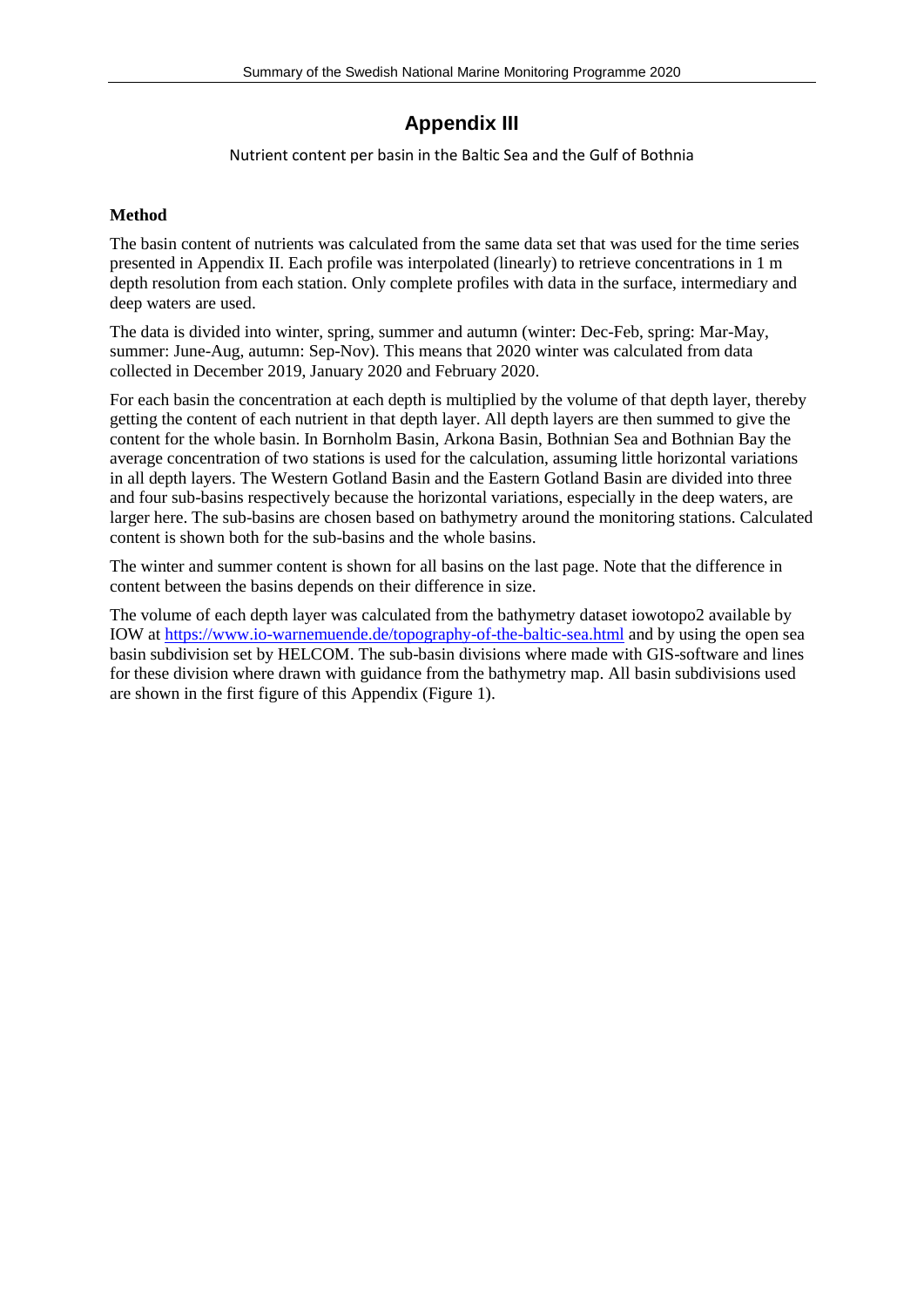

<span id="page-1-0"></span>**Figure 1** Basin subdivisions used for calculating hypsography and then basin content of sub-basins. The major basins shown in different colours are the HELCOM basin division revised in 2018. The previous basin division placed the station BY31 in the Northern Baltic Proper. The dashed lines showing the sub-basins were drawn to follow the bathymetry to get a smaller basin that the individual monitoring station better represents.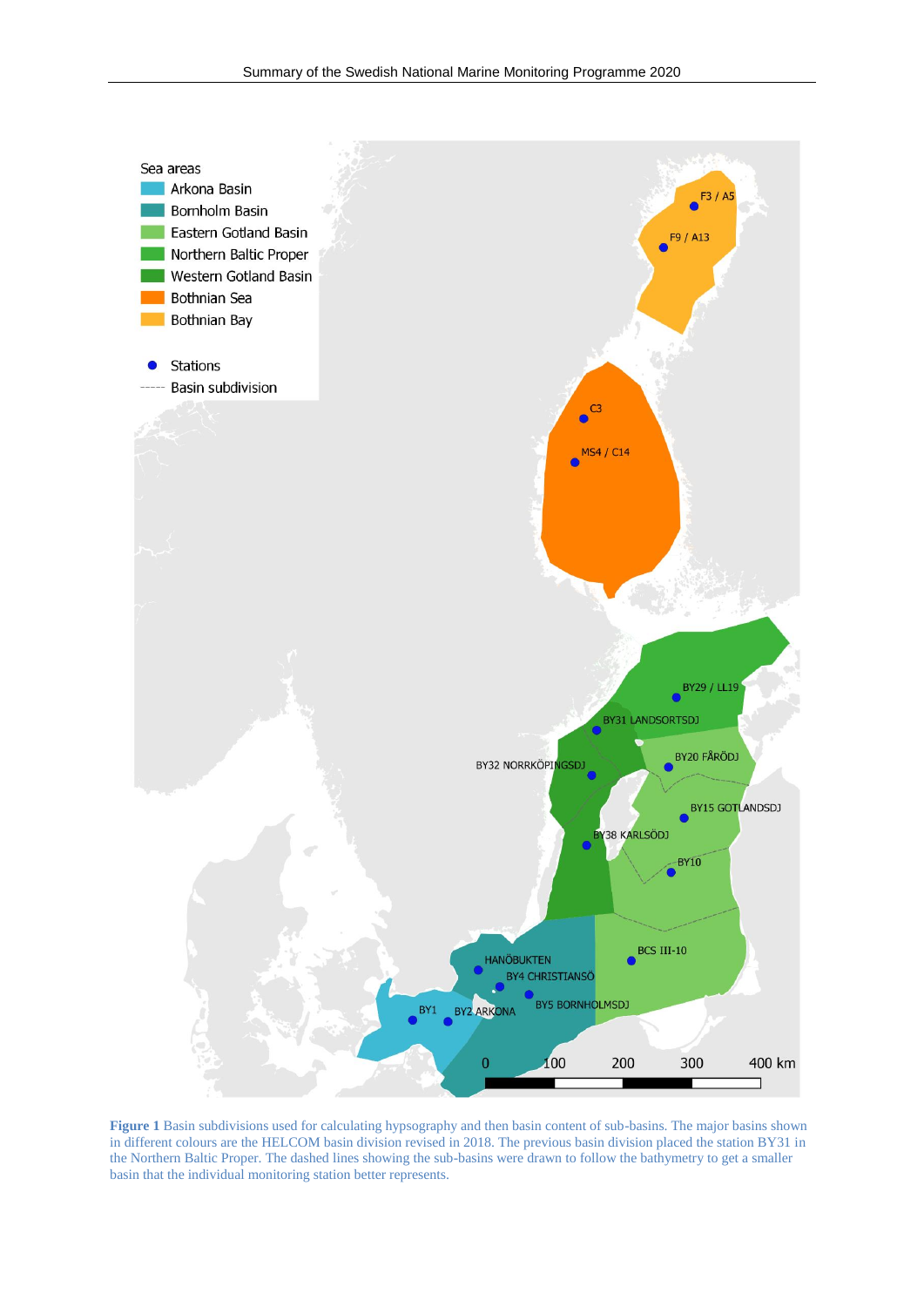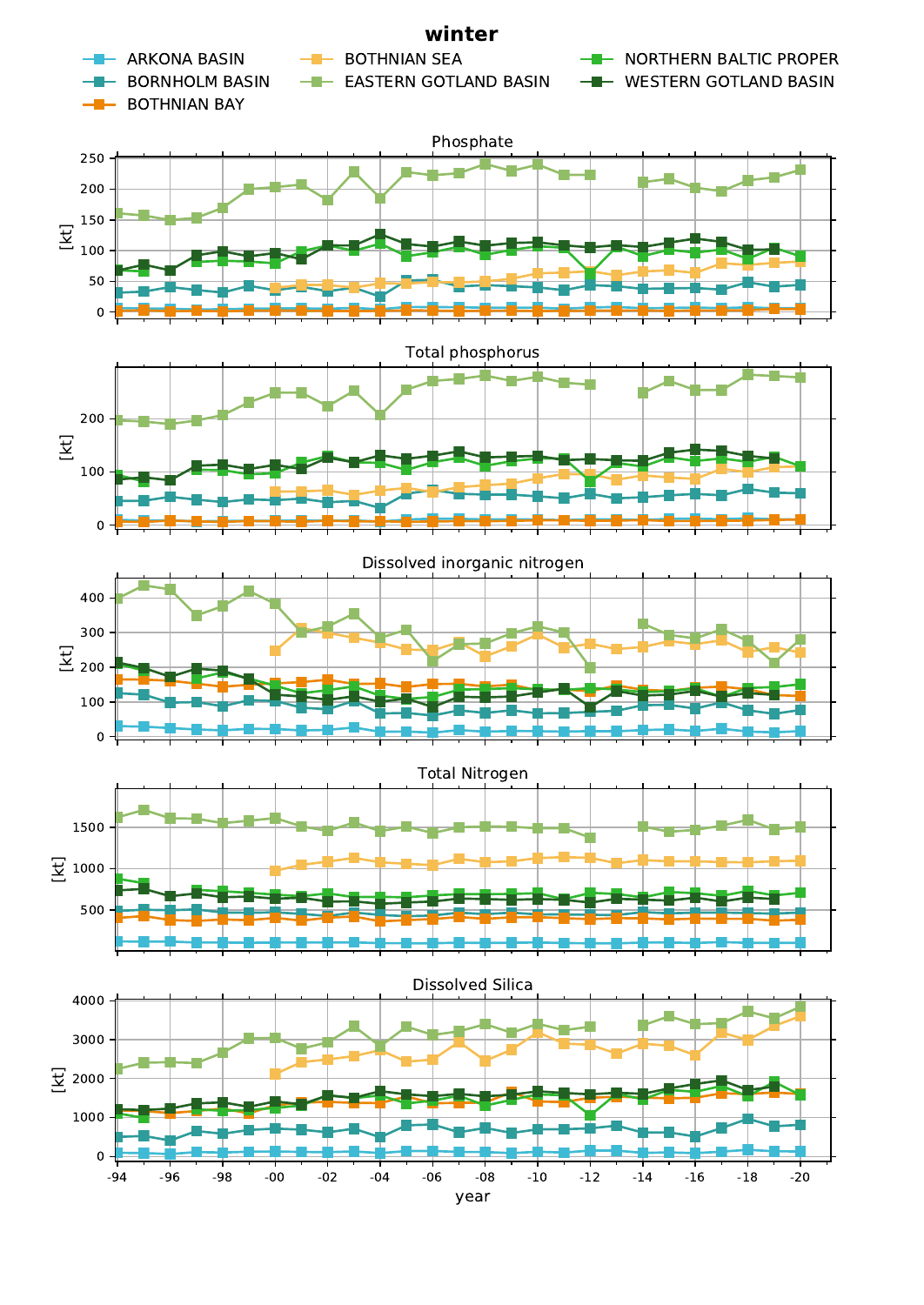#### **ARKONA BASIN**

Offshore volume of basin: 353 km<sup>3</sup> winter

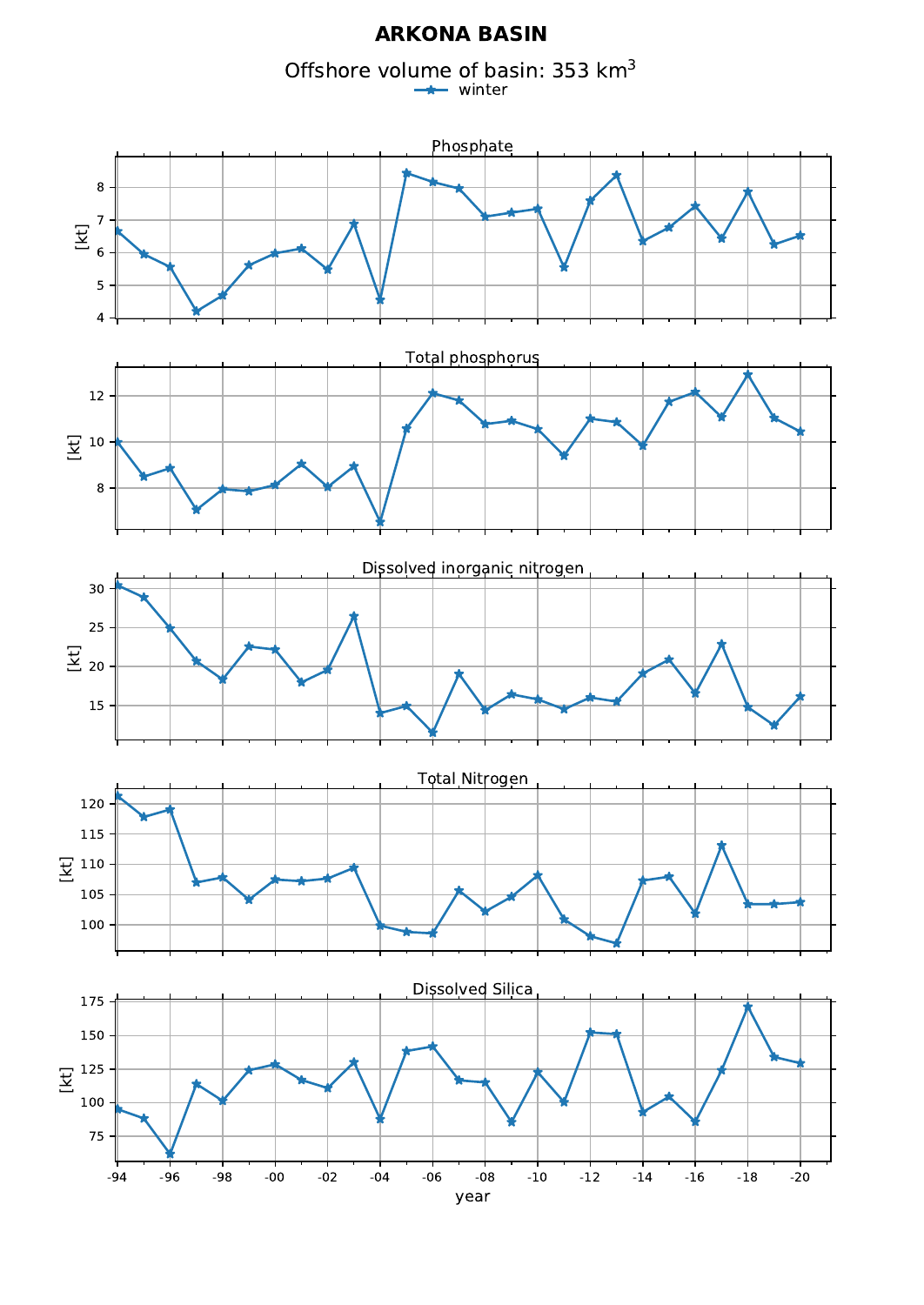#### **BORNHOLM BASIN**

Offshore volume of basin: 1603 km<sup>3</sup> winter

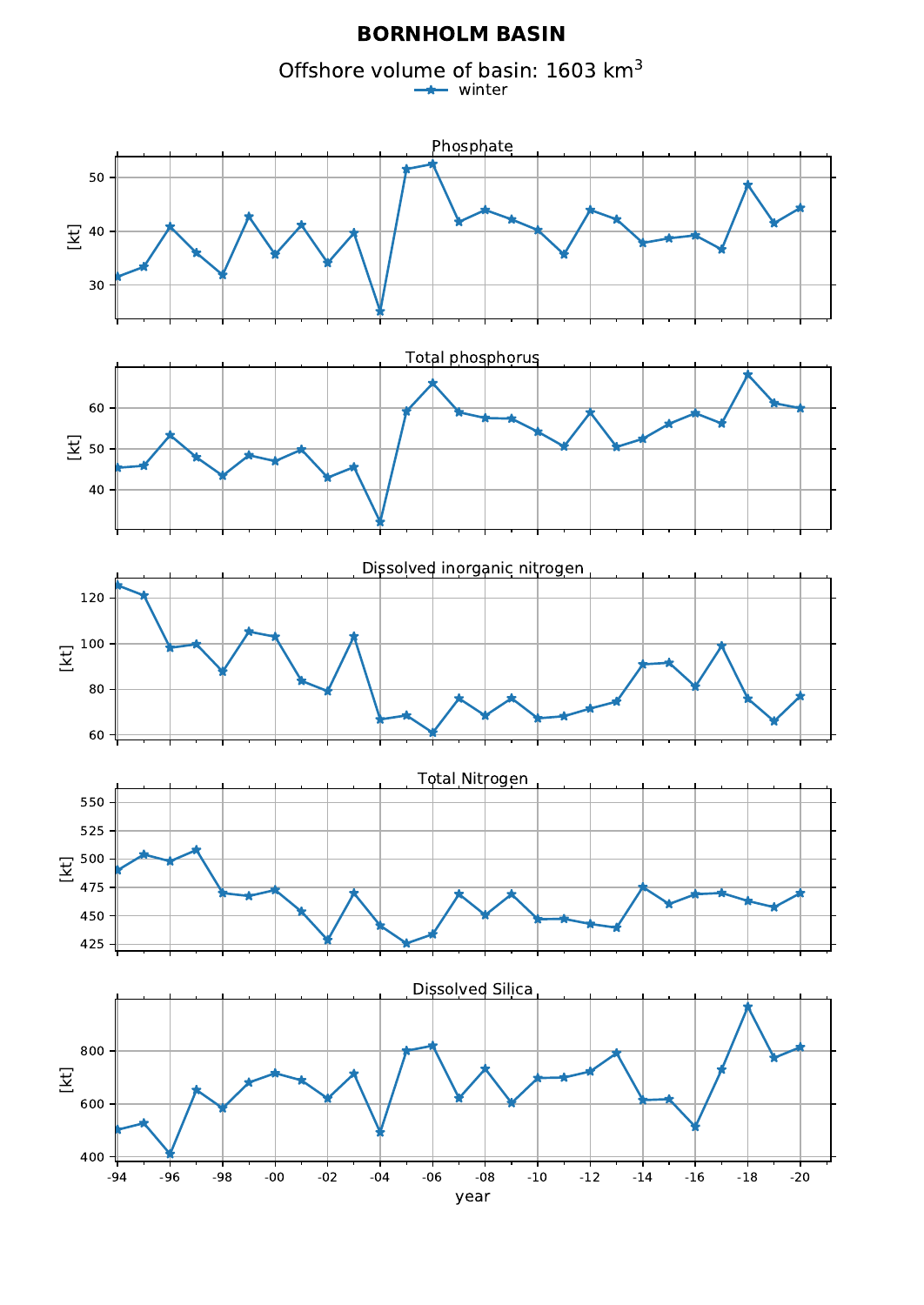# **EASTERN GOTLAND BASIN BCS III-10**

Offshore volume of basin: 1597 km<sup>3</sup> winter

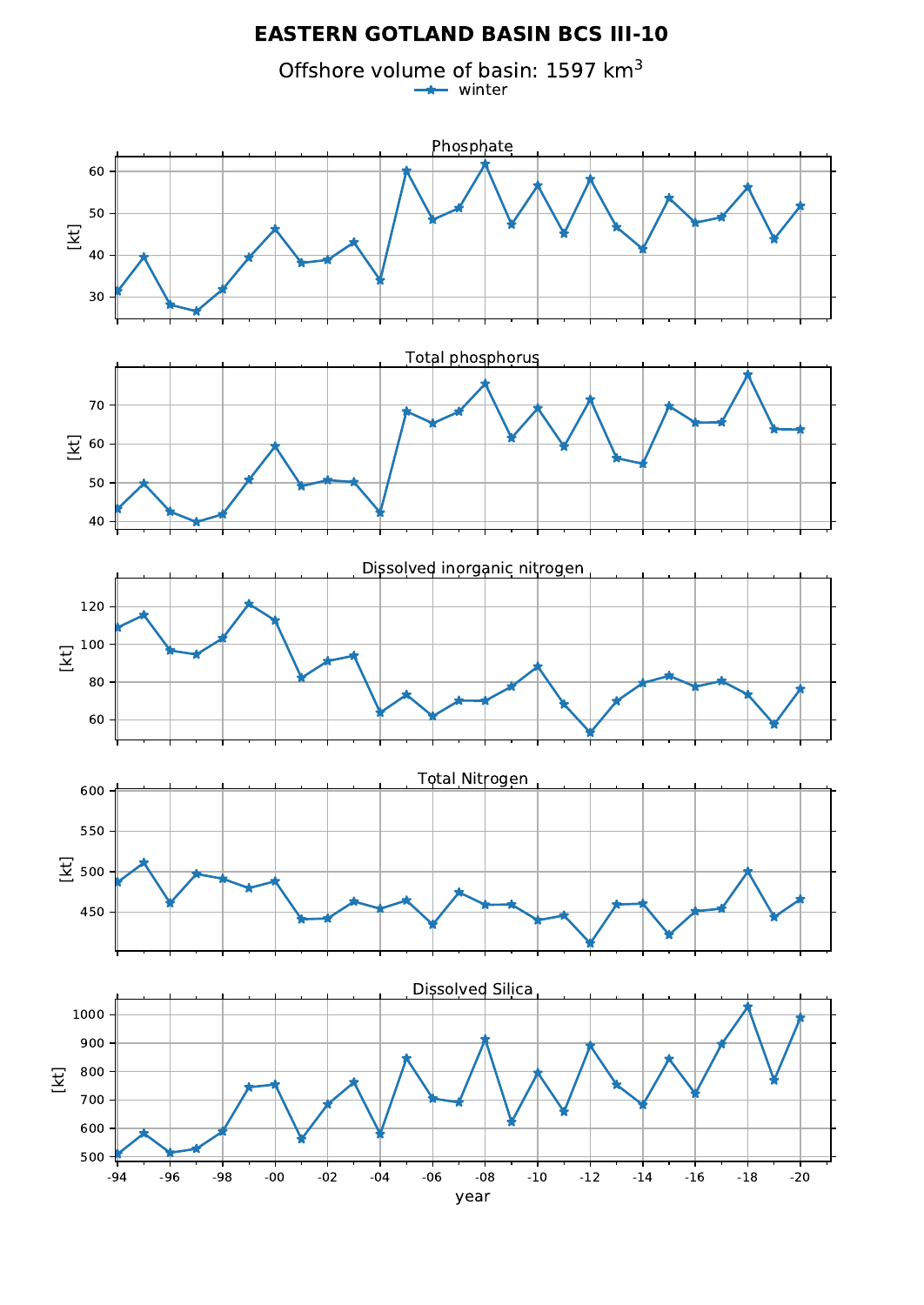# **EASTERN GOTLAND BASIN BY10**

Offshore volume of basin: 1007 km<sup>3</sup> winter

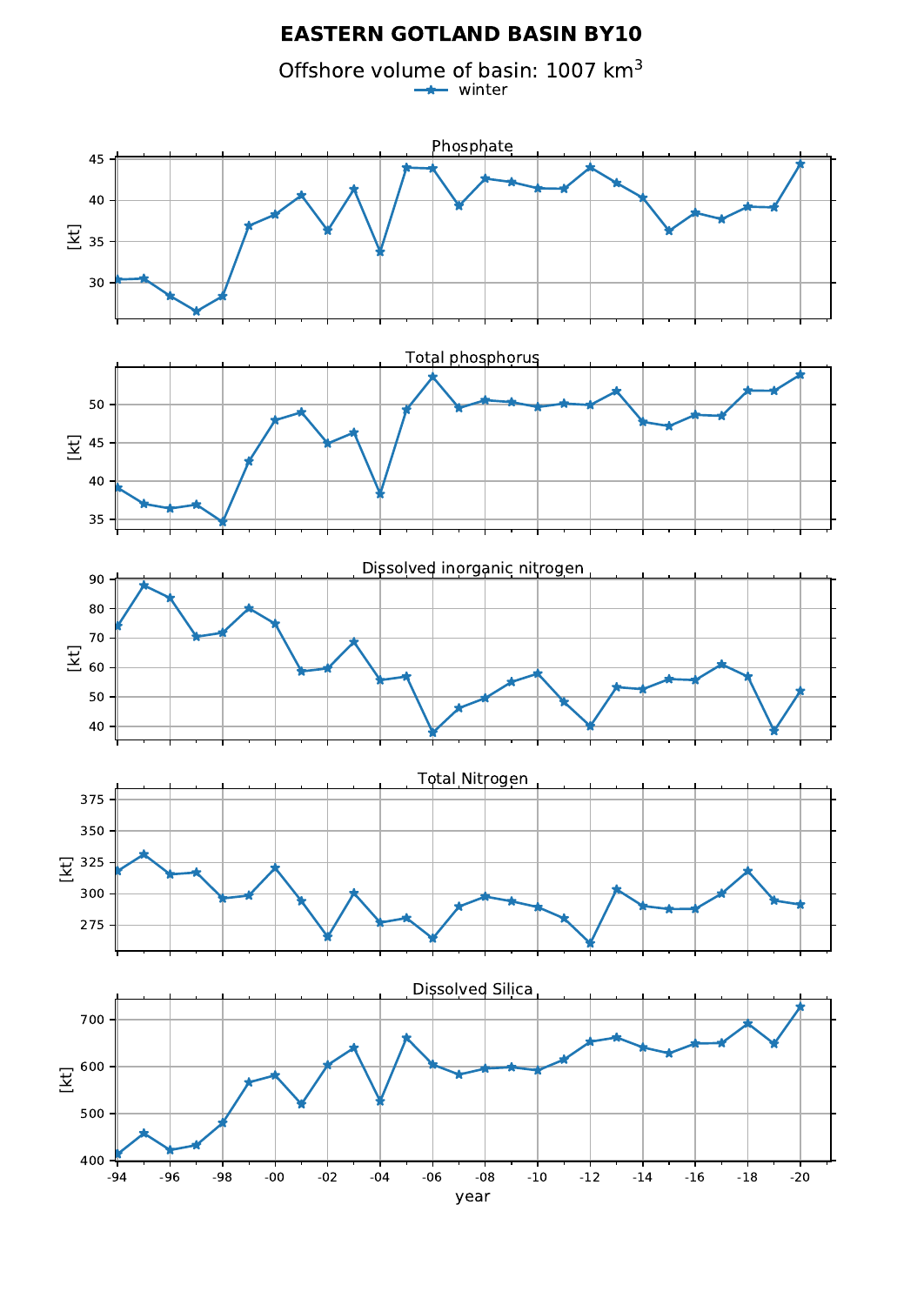# **EASTERN GOTLAND BASIN BY15 GOTLANDSDJ**

Offshore volume of basin: 1748 km<sup>3</sup> winter

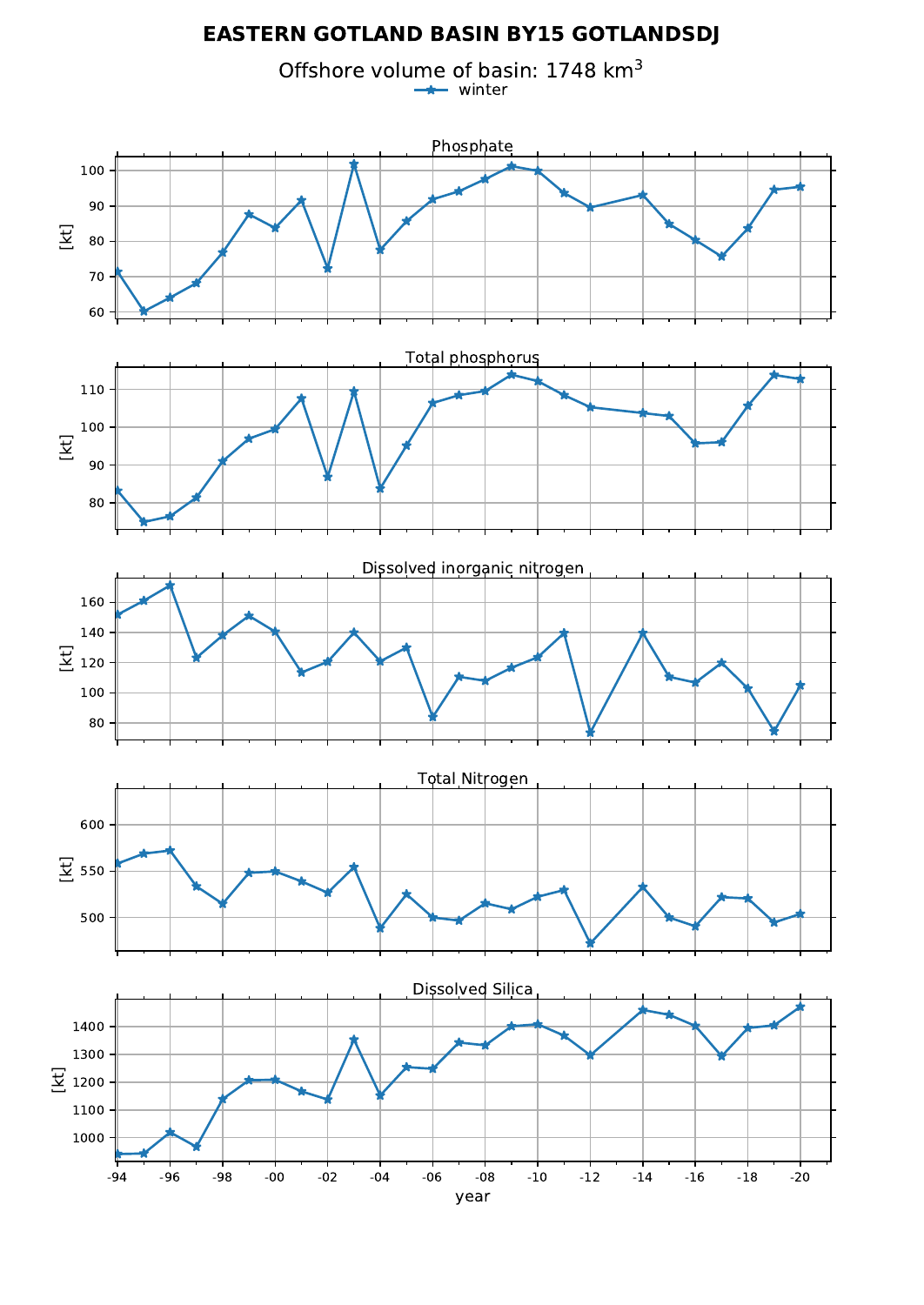# **EASTERN GOTLAND BASIN BY20**

Offshore volume of basin: 841 km $^3$ winter

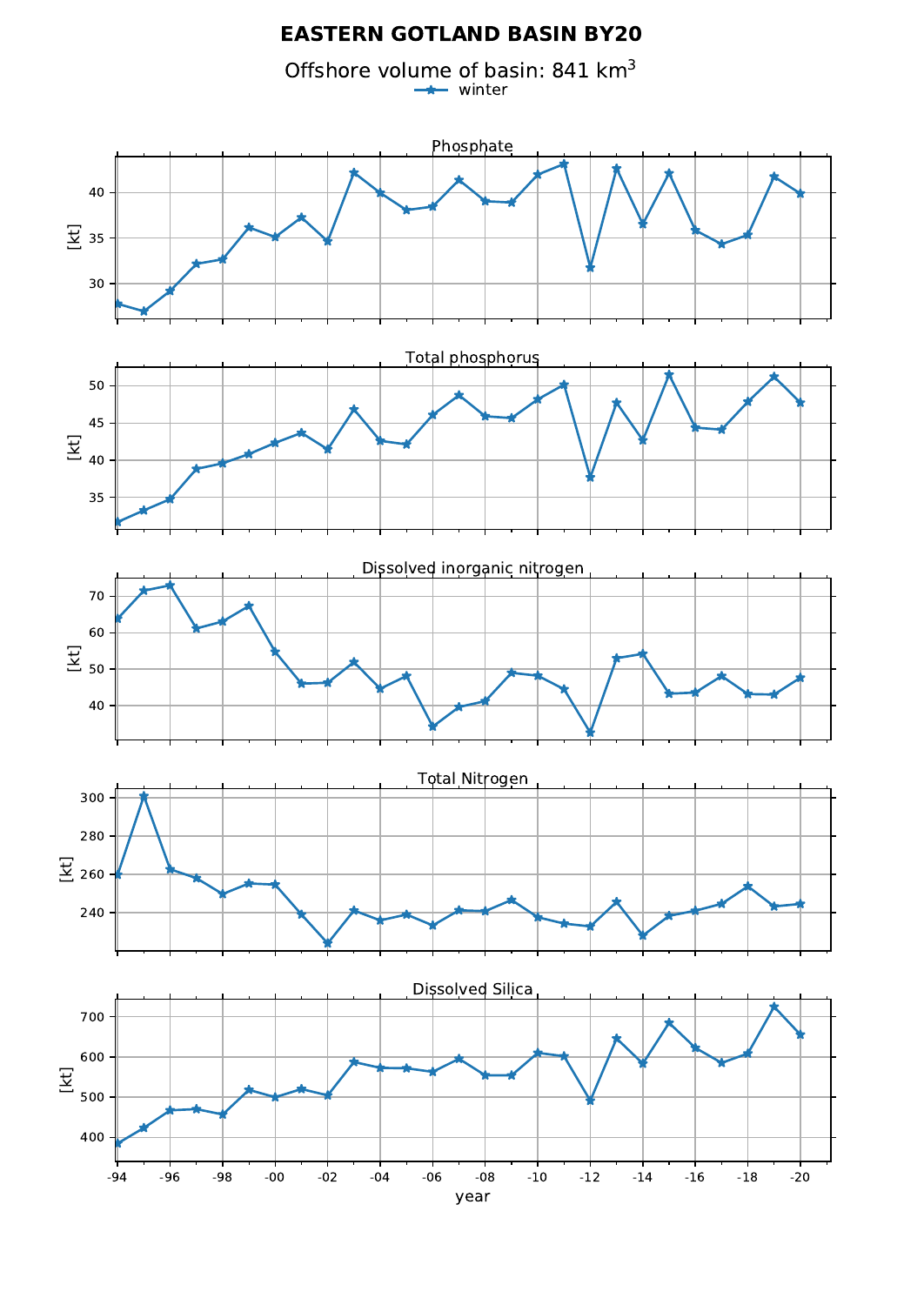#### **EASTERN GOTLAND BASIN**

Offshore volume of basin: 5193 km<sup>3</sup> winter $\rightarrow$ 

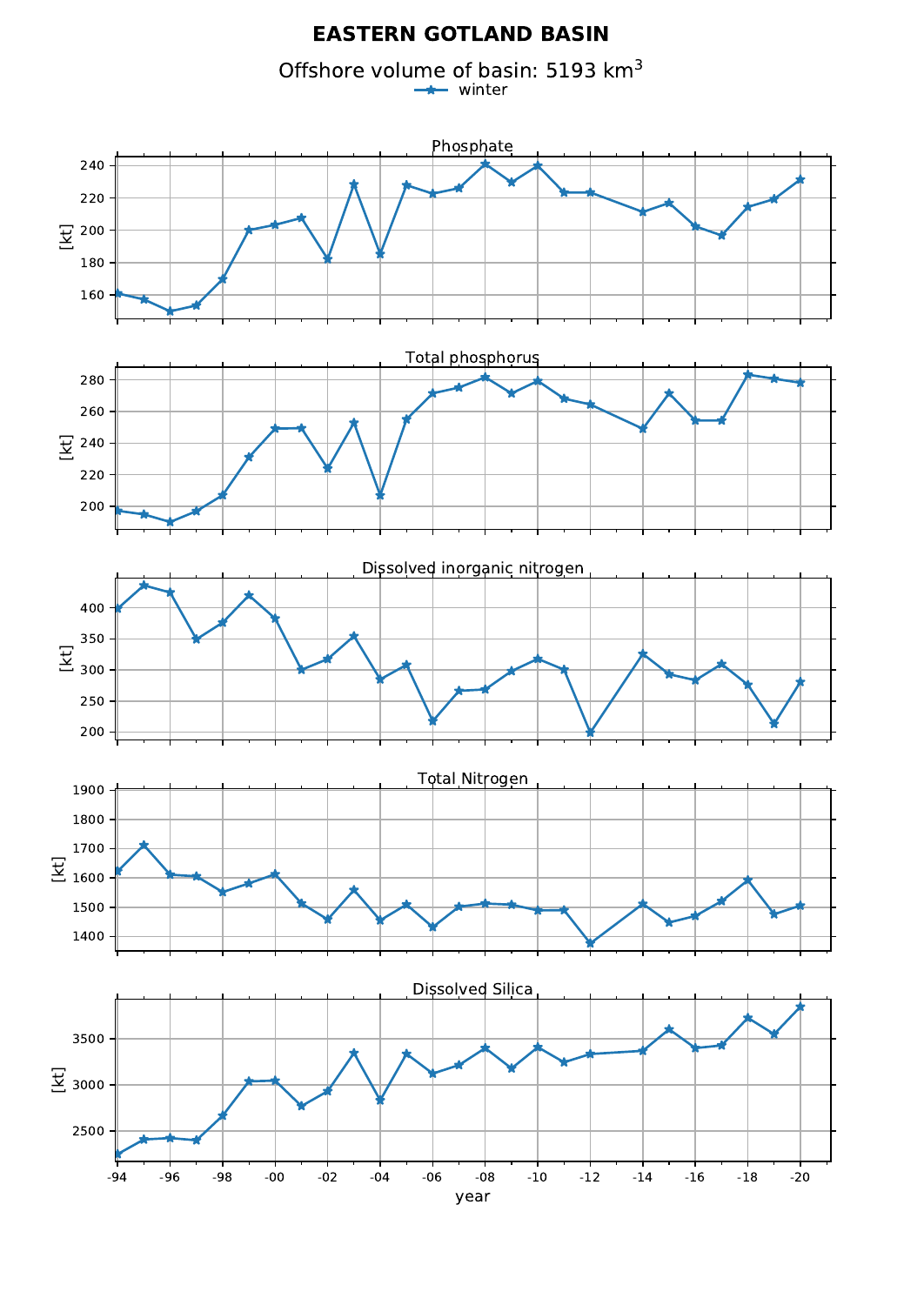### **NORTHERN BALTIC PROPER**

Offshore volume of basin: 2327 km<sup>3</sup> winter $\rightarrow$ 

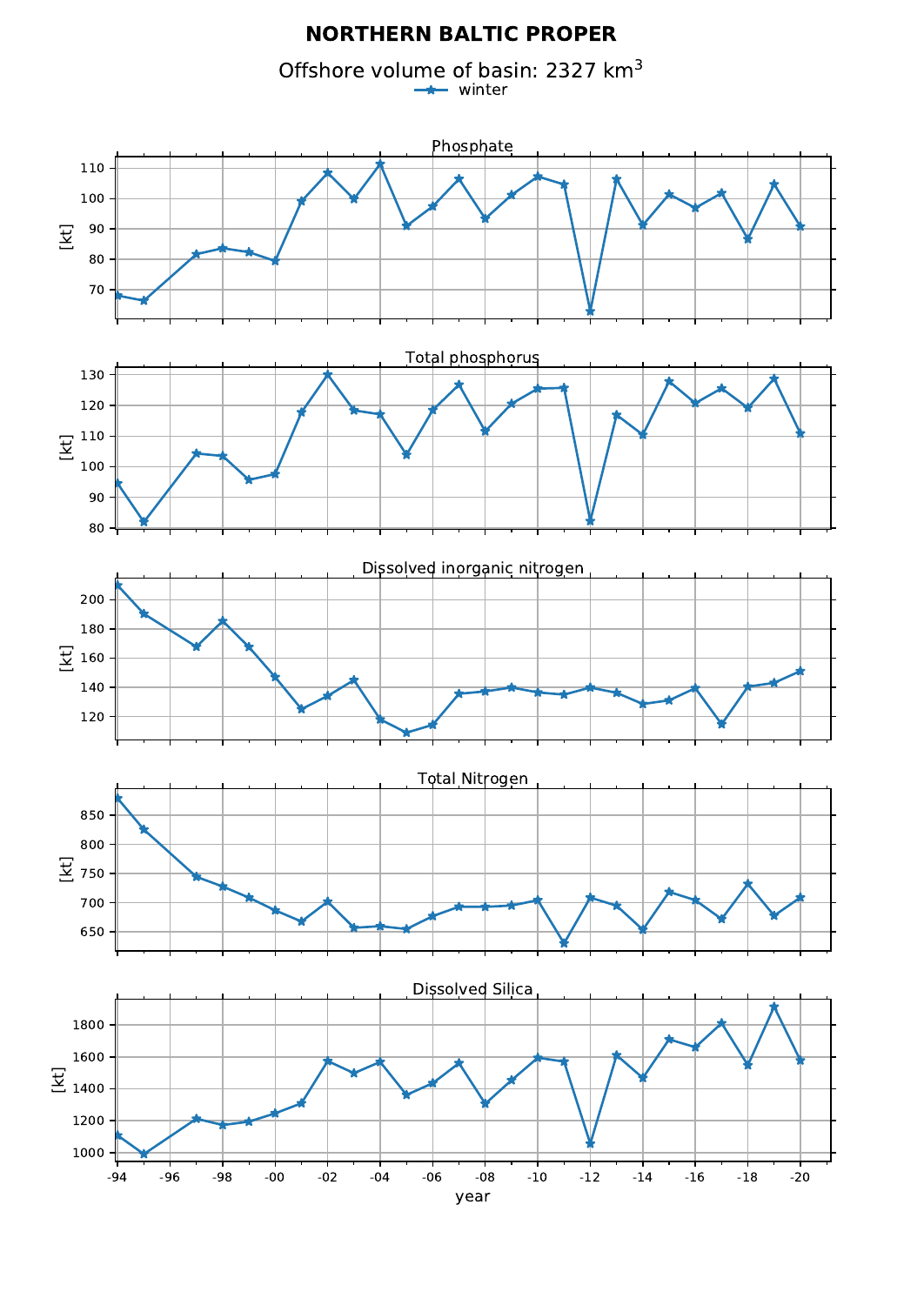# **WESTERN GOTLAND BASIN BY31 LANDSORTSDJ**

Offshore volume of basin: 723 km<sup>3</sup> winter

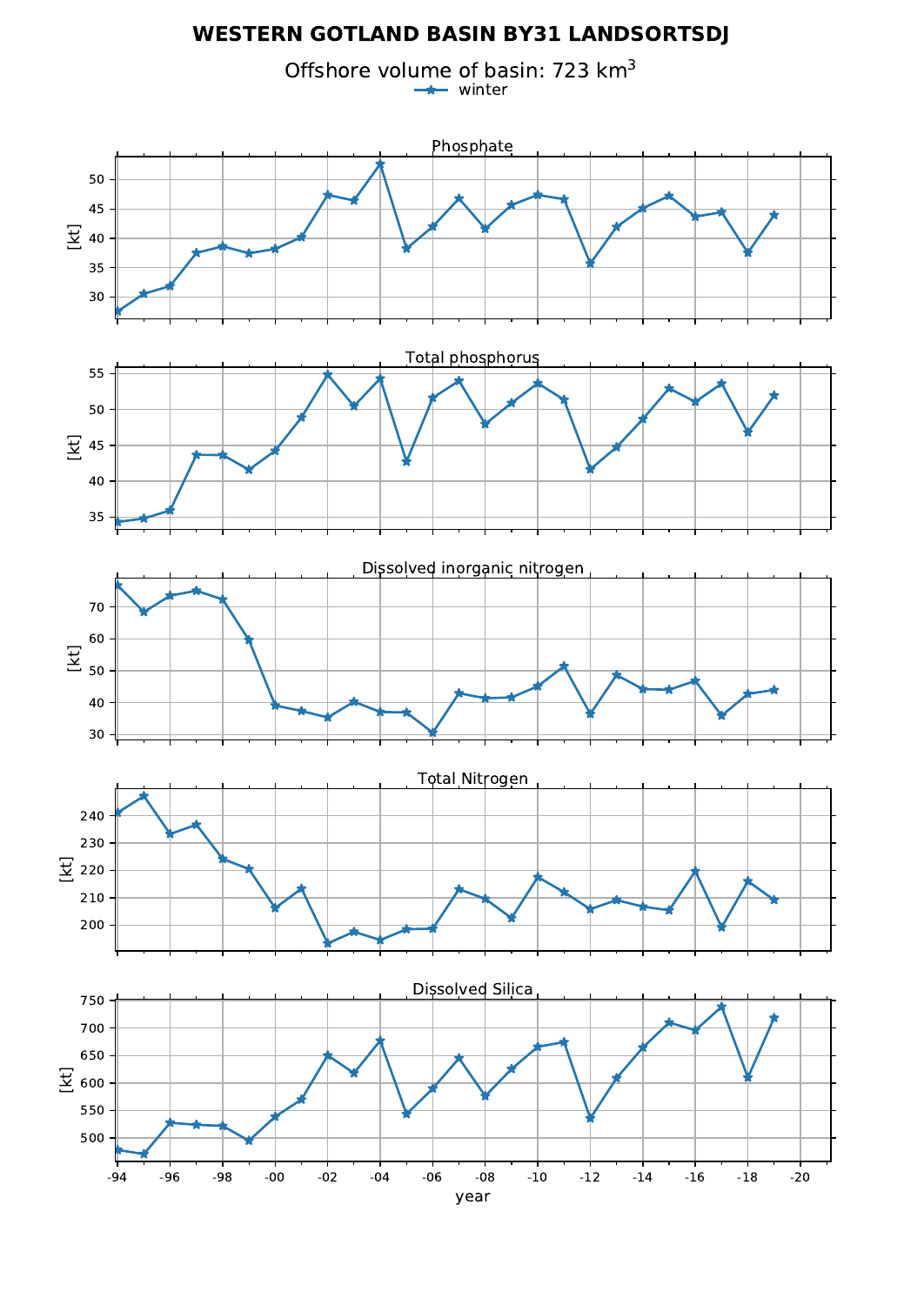# **WESTERN GOTLAND BASIN BY32**

Offshore volume of basin: 767 km<sup>3</sup> winter

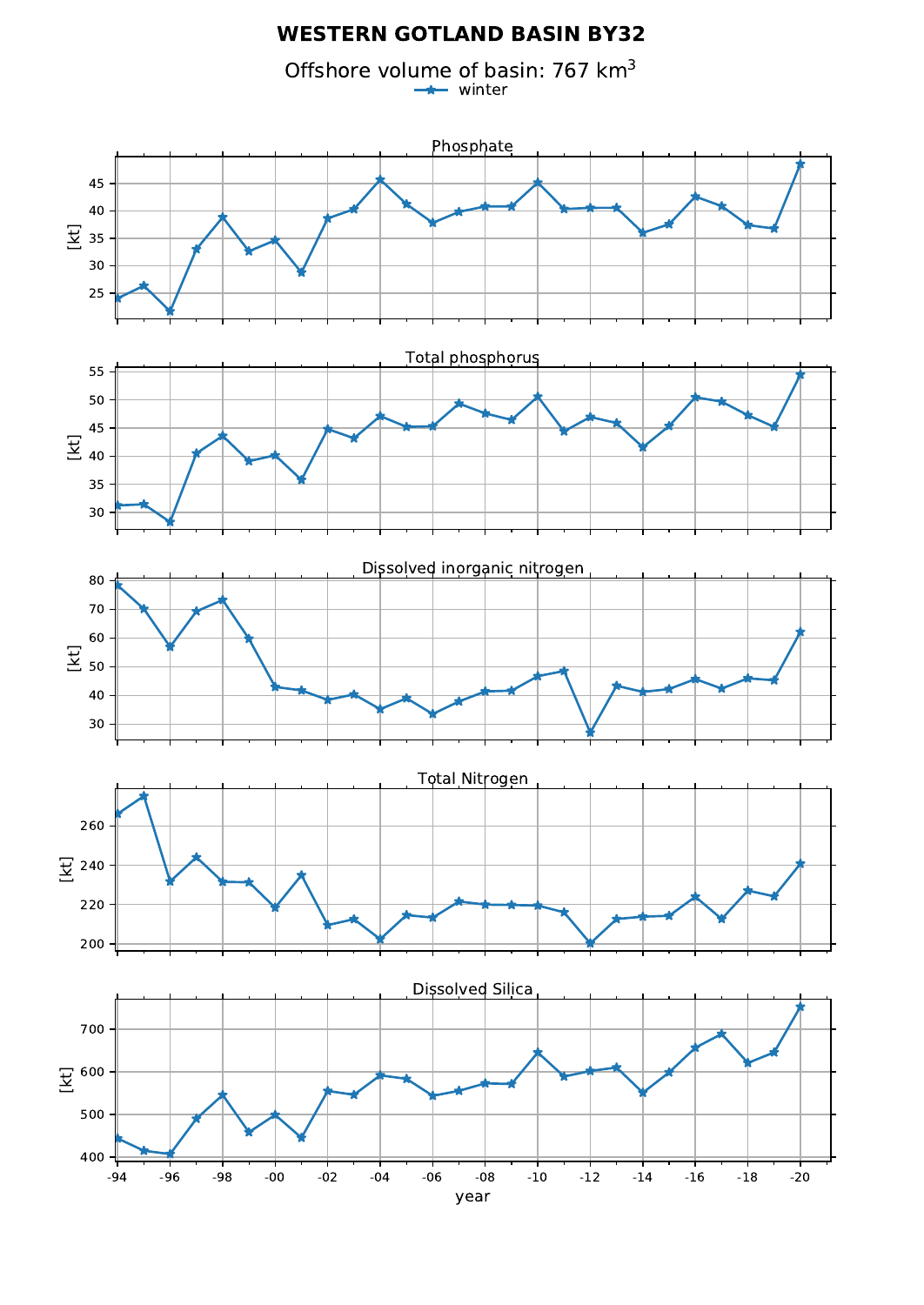## **WESTERN GOTLAND BASIN BY38**

Offshore volume of basin: 708 km<sup>3</sup> winter

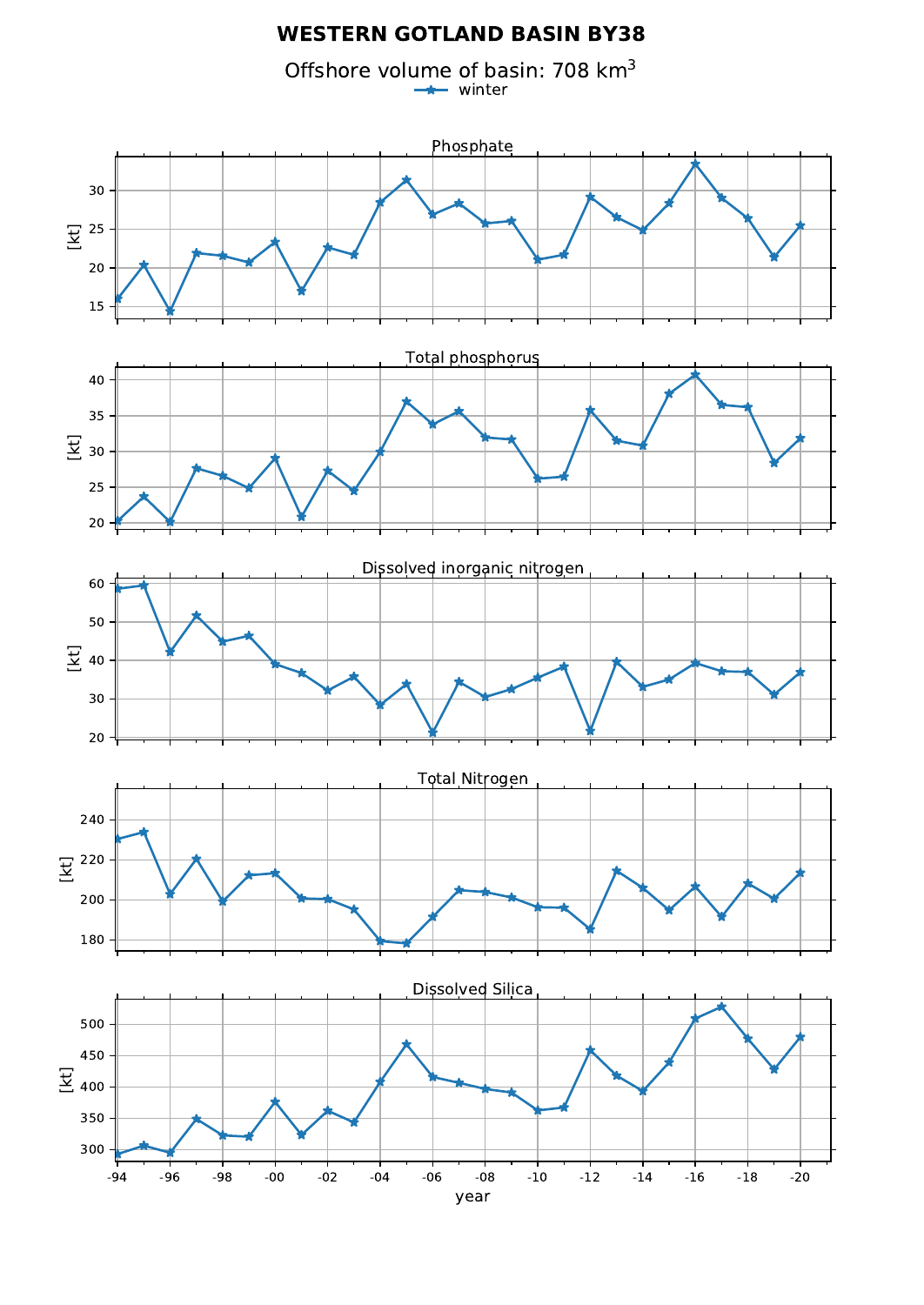#### **WESTERN GOTLAND BASIN**

Offshore volume of basin: 2198 km<sup>3</sup> winter

![](_page_14_Figure_2.jpeg)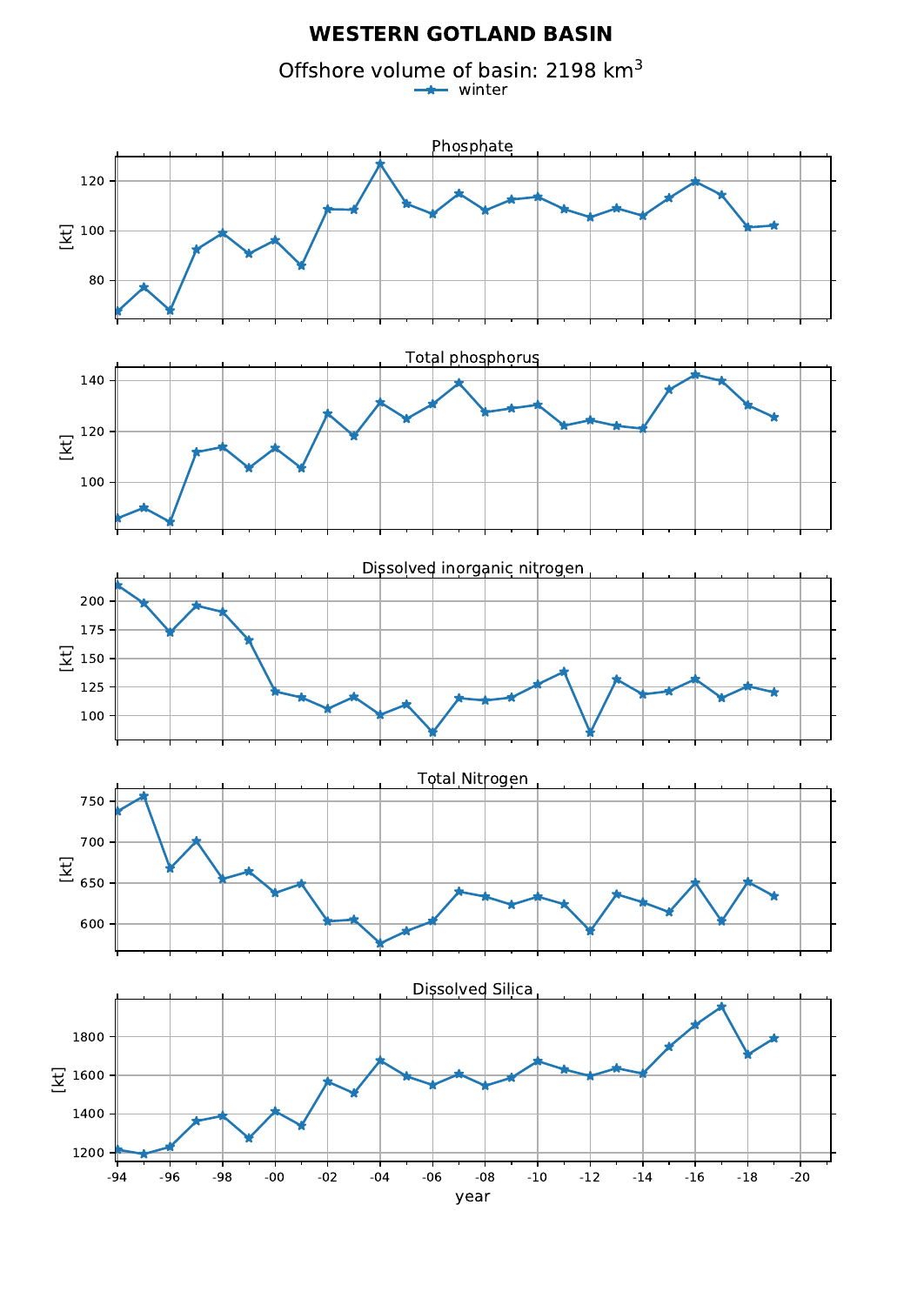#### **BOTHNIAN SEA**

Offshore volume of basin: 4148 km<sup>3</sup>

winter

![](_page_15_Figure_3.jpeg)